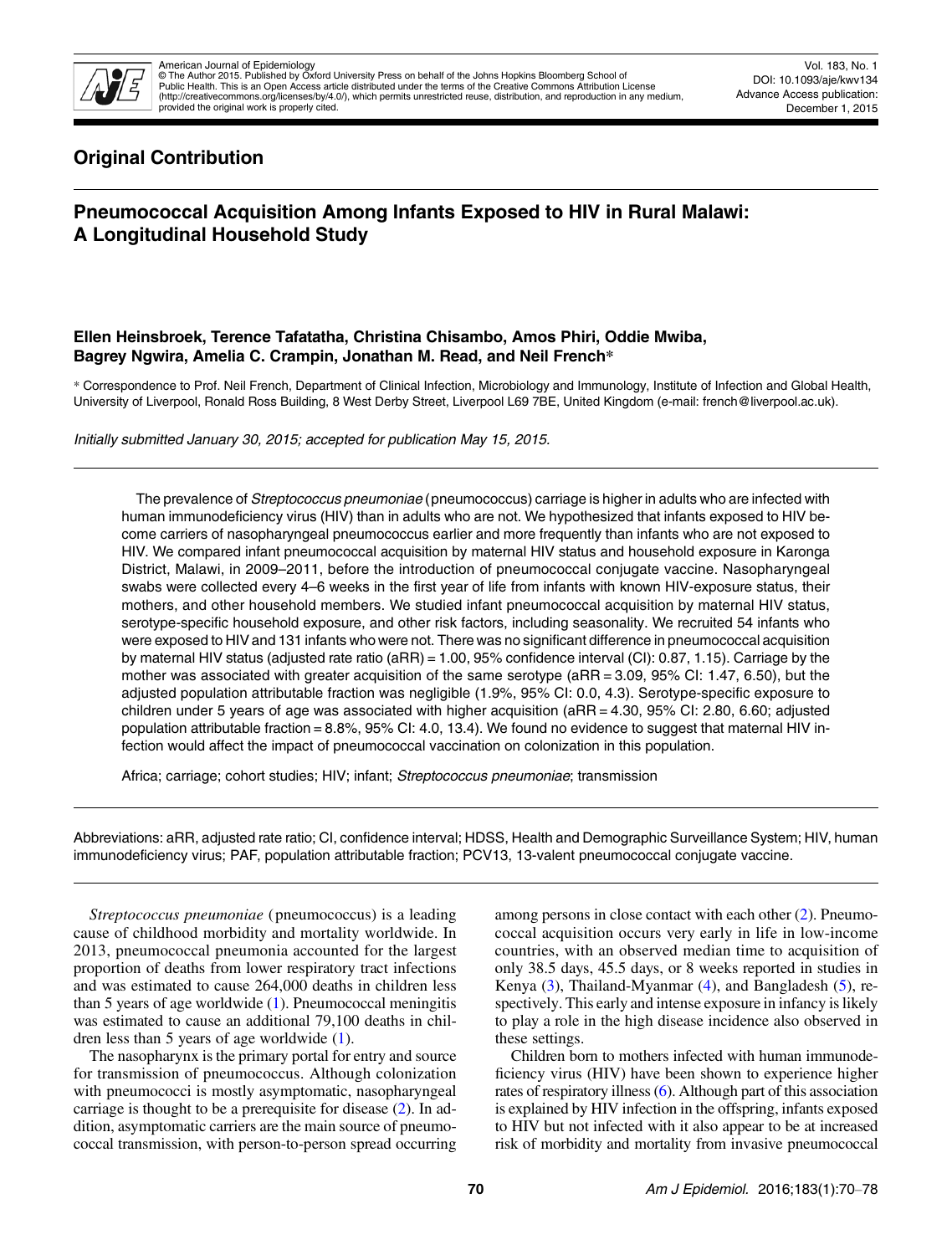disease ([7](#page-8-0)). In countries of sub-Saharan Africa with generalized HIV epidemics, HIV exposure occurs in up to 25% of pregnancies. We hypothesized that infants born to mothers with HIV would have higher rates of pneumococcal acquisition than infants born to mothers without HIV and that this might lead to increased rates of disease in the infants exposed to HIV. There are 2 rationales for this hypothesis: 1) adults with HIV have higher rates of pneumococcal carriage than adults without HIV, resulting in a higher risk of exposure for the infants by their parents  $(8)$  $(8)$ , and 2) differences in immunity between children exposed to HIV and those who are not, in particular altered transfer of antibodies across the placenta and in breast milk, might lead to different susceptibility to pneumococci [\(9\)](#page-8-0).

We conducted a longitudinal household study in Malawi to compare rates of pneumococcal acquisition among infants who were exposed to HIV versus infants who were not exposed. We examined serotype-specific associations between infant carriage and carriage in their mothers and household members less than 5 years of age; both of these groups are hypothesized to be key transmitters of pneumococcus to infants.

# METHODS

## Study population and design

The study was conducted in the area covered by the Karonga Health and Demographic Surveillance System (HDSS) in northern Malawi [\(10\)](#page-8-0). Approximately 1,500 babies are born annually in the area. HIV prevalence in women of childbearing age ranges from 3% in women 15–24 years of age to 16% in women 30–39 years of age [\(11](#page-8-0)). Pneumococcal conjugate vaccine had not been introduced in Malawi at the time of sample collection.

Recruitment of pregnant women infected with HIV was conducted in antenatal clinics in 2 rural hospitals between January 2009 and December 2010. Attendance at antenatal clinics was very high among pregnant women (99.7%) in the HDSS area in 2009 and 2010. HIV testing was offered to all women visiting the antenatal clinic. All pregnant women with HIV living in the HDSS area were eligible for inclusion. For each HIV-infected woman, up to 3 pregnant women without HIV were recruited from the HDSS area and frequency matched on the number of children less than 10 years of age in the household. Nasopharyngeal swabs were collected from the infant, the mother, and other household members willing to participate when the infant was 6, 10, 14, 18, 22, 26, 30, 34, 40, 46, and 52 weeks of age. Follow-up ceased if the index infant died, the mother-infant pair moved outside the study area, consent was withdrawn, or there was a failure to sample on 2 sequential visits. Available data for infants lost to follow-up were included in the analyses.

Infants exposed to HIV were tested for HIV DNA at 6 and 26 weeks of age and for HIV antibodies at 12 months of age or when visiting the local clinic as part of another affiliated study. Infants with a positive antibody test at 12 months of age were followed to confirm HIV status. Mothers and infants with HIV were referred for appropriate care. Data regarding antiretroviral therapy and cotrimoxazole prophylaxis were available from databases linked to the HDSS. A retrospective questionnaire was used for verification and the collection of missing data.

## Laboratory procedures

Nasopharyngeal samples were collected and analyzed according to standard procedures ([12\)](#page-8-0). A calcium alginate swab (Medical Wire & Equipment, Corsham, United Kingdom) was inserted into the posterior nasopharynx. The swab was transported in a medium containing skim milk, tryptone, glucose, and glycerol. Inoculated vials were stored at −20°C within 6 hours of collection and were frozen at −80°C until tested. Samples were cultured on gentamicin (5 µg/mL) sheep blood agar plates and incubated overnight at 37°C with 5% carbon dioxide. Pneumococci were identified by morphology and sensitivity to optochin. One colony was isolated and cultured in Todd-Hewitt broth. Pneumococci were serogrouped using the latex agglutination method and serotyped using the Quellung method with standard antisera (Statens Serum Institut, Copenhagen, Denmark). Reagents were available to type 48 of the 92 possible serotypes, including the serotypes covered by the 13-valent pneumococcal conjugate vaccine (PCV13): 1, 3, 4, 5, 6A, 6B, 7F, 9V, 14, 18C, 19A, 19F, and 23F.

## **Definitions**

An episode of pneumococcal carriage was defined as isolation of pneumococcus from 1 or more consecutive samples. An episode was deemed to be over if the serotype was not detected in 2 consecutive samples. A new acquisition event was defined as the identification of a serotype that had not been identified in the previous 2 samples. We stratified the analyses by PCV13 serotypes and by the major serotypes associated with colonization and invasive pneumococcal disease in children (4, 6A, 6B, 9V, 14, 18C, 19A, 19F, and 23F). Pneumococcal isolates identified in the first sample were regarded as new acquisitions. The date of acquisition was defined as the midpoint between the last negative result and the first positive result. The date of termination was defined as the midpoint between the last positive result and the first of 2 negative results. We defined pneumococcal exposure as carriage by another household member at any of the previous 2 sampling times. We defined concordance in carriage as simultaneous carriage of the same serotype by the infant and household members. Negative results and results that could not be typed with available antisera were excluded from the concordance analyses.

## Statistical analysis

Statistical analyses were performed using R, version 3.0.1 (R Foundation for Statistical Computing, Vienna, Austria) ([13](#page-8-0)). Comparisons of categorical data were made using Pearson's  $\chi^2$  test and Fisher's exact test as appropriate. Differences in duration of carriage were calculated using the Mann-Whitney U test. Details about calculation of duration of carriage can be found in [Web Appendix 1](http://aje.oxfordjournals.org/lookup/suppl/doi:10.1093/aje/kwv134/-/DC1), available at <http://aje.oxfordjournals.org/>. We used survival analysis, including Kaplan-Meier plots and log-rank tests, to study differences in the mean time to first pneumococcal acquisition [\(14](#page-8-0)). Crude and adjusted risk ratios for risk factors associated with acquisition of any pneumococcal serotype were obtained using log-binomial regression models [\(15](#page-8-0)). The associations with infant age and seasonal and secular trends were studied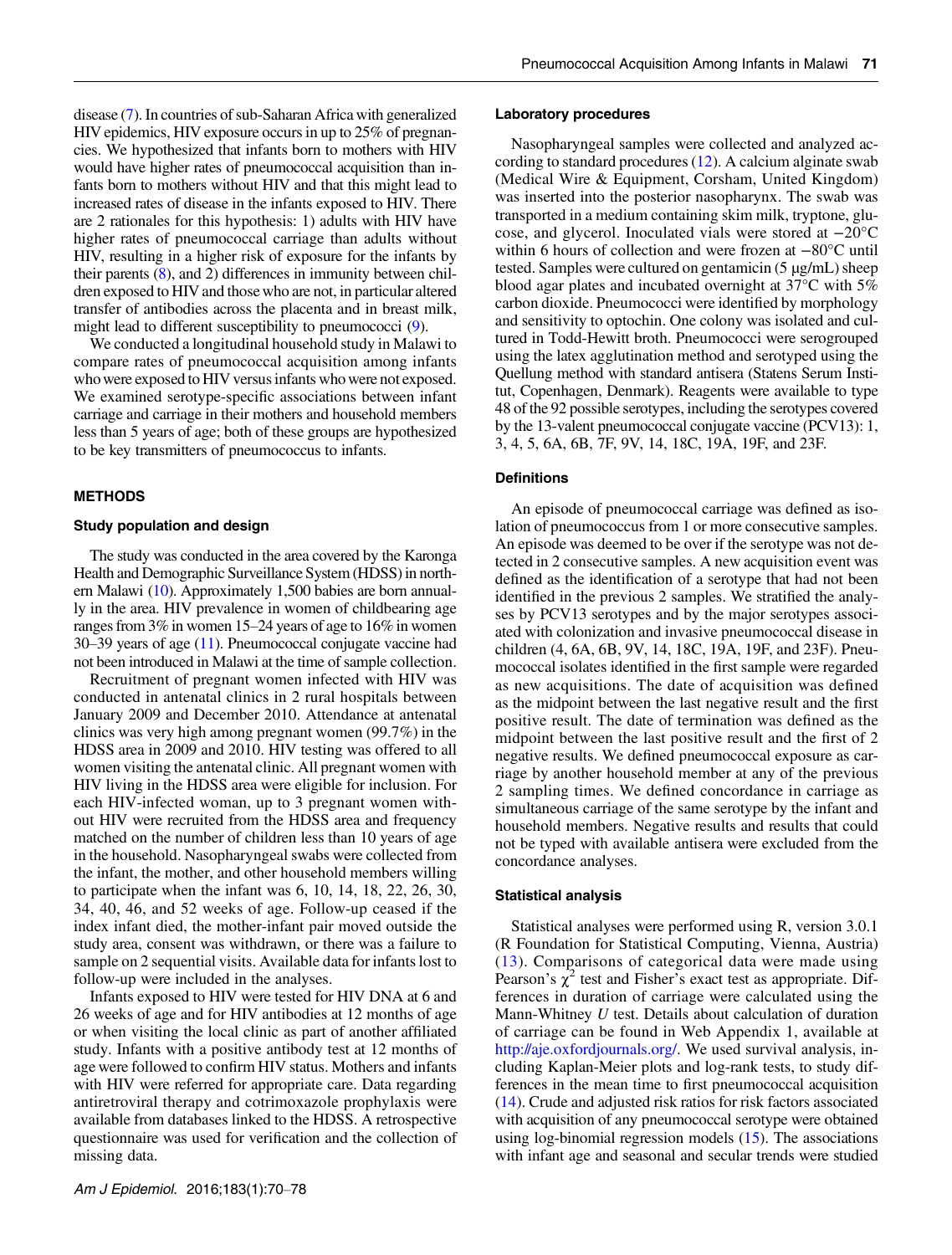<span id="page-2-0"></span>with fitted splines using generalized additive models. Secular trends were further studied by serotype using generalized additive models and the  $\chi^2$  test for trend in proportions. For seasonal trends, parametric functions with different numbers of sin-cosine waves were examined (see [Web Appendix 2\)](http://aje.oxfordjournals.org/lookup/suppl/doi:10.1093/aje/kwv134/-/DC1). In addition, generalized linear and additive mixed models with individual-level random effects were fitted to examine the extent of within-person clustering  $(16, 17)$  $(16, 17)$  $(16, 17)$ .

Serotype-specific analyses of household exposure were performed for the 6 most common serotypes for infants, mothers, and children less than 5 years of age. Acquisition and exposure were assessed at each sampling, and the results were pooled to obtain a summary estimate. Crude and adjusted population attributable fractions (PAF and aPAF, respectively) of exposure from mothers, infants, and children less than 5 years of age—the proportions of new acquisitions in the population that are attributable to exposure—were calculated using the following formula:

$$
PAF = P_e(RR - 1)/[1 + P_e(RR - 1)],
$$

where  $P_e$  is the proportion of individuals exposed and RR is the rate ratio (rate in exposed/rate in unexposed). The PAF was adjusted using the adjusted rate ratio obtained in the multivariable log-binomial model.

### Ethics

Informed written consent was obtained from mothers and heads of participating households. Ethical approval was granted by the National Health Sciences Research Committee in Malawi ( protocol 490) and the London School of Hygiene and Tropical Medicine ethics committee ( protocol 5345).

#### RESULTS

#### Study participants and samples

Between January 2009 and December 2010, we recruited 54 infants who were exposed to HIV and 131 infants who were



Figure 1. Prevalence of pneumococcal carriage by age of the index infant (weeks), Karonga District, Malawi, 2009–2011. Bars, 95% confidence intervals.



Figure 2. Kaplan-Meier plot for time to first acquisition of pneumococcal carriage in infants by human immunodeficiency virus (HIV) exposure status, Karonga District, Malawi, 2009–2011.

not exposed to HIV. Follow-up ended in November 2011. Follow-up ended prematurely for 24 infants (13%): 9 departed from the study area, 7 died in the first year of life, 6 were lost to follow-up, 1 was withdrawn from the study, and 1 left for other reasons. Of the 7 infants who died, 4 had been exposed to HIV and 3 had not  $(P = 0.22)$ . HIV test results were available for 44 infants exposed to HIV (81.5%), of whom 7 (15.9%) tested positive.

At least 1 nasopharyngeal swab was available for 140 of 168 (83.3%) children less than 5 years of age, 198 of 288 (68.8%) children 5–14 years of age, and 95 of 287 (33.1%) adults other than the mother. In total, 1,721 results (90.2% of scheduled visits) were available from index infants, 1,763  $(92.4\%)$  from mothers, 806  $(46.3\%)$  from children less than 5 years of age, 718 (24.1%) from children 5–14 years of age, and 200 (6.8%) from other adult members of the household.



Figure 3. Kaplan-Meier plot for time to first acquisition of pneumococcal carriage in infants by the presence or absence of other children less than 5 years of age in the household, Karonga District, Malawi, 2009–2011.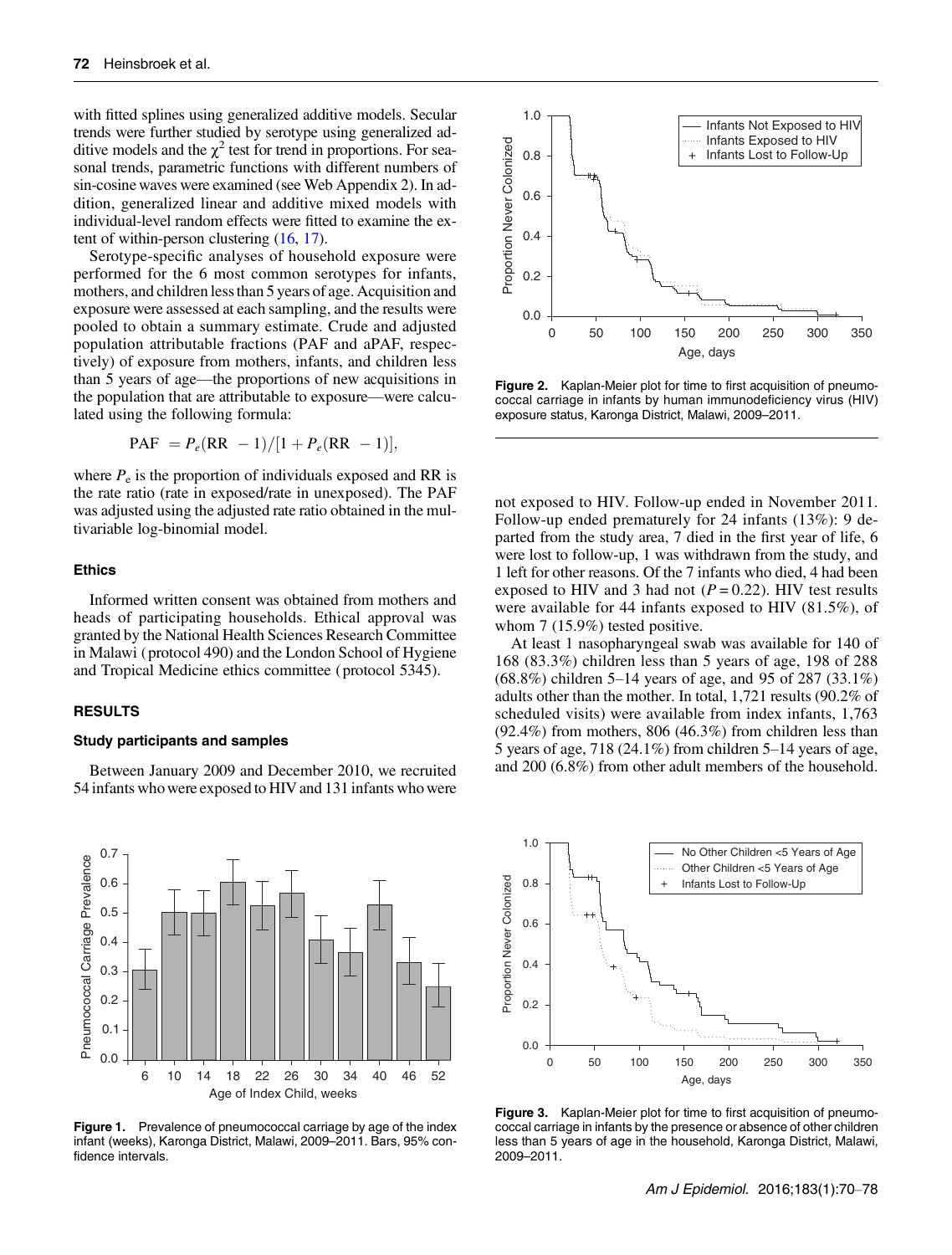Information about the use of cotrimoxazole prophylaxis and antiretroviral treatment was available for 46 infants exposed to HIV (85.2%), of whom 18 (39.1%) received cotrimoxazole and 3 (6.5%) received antiretroviral treatment during the study period. Information about the use of cotrimoxazole and antiretroviral treatment was available for 50 mothers with HIV (92.6%): 39 (78.0%) received cotrimoxazole during all  $(n = 31)$  or part  $(n = 8)$  of the study period, and 28 (56.0%) received antiretroviral treatment during all  $(n =$ 24) or part  $(n = 4)$  of the study period.

#### Prevalence of pneumococcal carriage

The prevalence of pneumococcal carriage in the index infants increased from 30.6% at week 6 to 60.6% at week 18 ( $P < 0.001$ ) and subsequently decreased to 25.0% at week 52 ( $P < 0.001$  $P < 0.001$ ) (Figure 1). Overall pneumococcal carriage prevalence was higher in mothers with HIV than in mothers without HIV (24.8% vs.  $14.5\%$ ;  $P < 0.001$ ). Carriage prevalence did not differ significantly between HIV-infected mothers who used antiretroviral treatment and those who did not  $(26.2\% \text{ vs. } 25.5\%; P = 0.94)$  or between those who used cotrimoxazole and those who did not  $(27.1\% \text{ vs. } 23.2\%; P =$ 0.42). Overall pneumococcal carriage prevalence was 51.2% in children less than 5 years of age, 40.3% in children 5– 14 years of age, and 17.5% in adults. Carriage in other children in the household mirrored the differences by week observed for index infants, with higher carriage observed in earlier sampling weeks: 64.7% in week 14 versus 27.1% in week 52 ( $P < 0.001$ ) for children less than 5 years of age and 50% in week 14 versus 15.2% in week 52 ( $P < 0.001$ ) for children 5–14 years of age. Carriage in mothers and other adult household members did not differ significantly by sampling week.

The HIV status of the mother did not result in significantly different pneumococcal carriage prevalence in index infants (44.1% in infants not exposed to HIV vs. 46.2% in infants exposed to HIV;  $P = 0.44$ ), children less than 5 years of age (50.7% in those who were not exposed to HIV vs. 53.4% in those who were;  $P = 0.60$ , or children 5–14 years of age (41.5% in those who were not exposed to HIV vs. 36.9% in those who were;  $P = 0.30$ ). Carriage duration was longer for infants (median, 39.5 days) than for mothers (median, 28.5 days;  $P = 0.008$ ) and children less than 5 years of age (median, 28.5 days;  $P < 0.001$ ) ([Web Appendix 1, Web Table 1](http://aje.oxfordjournals.org/lookup/suppl/doi:10.1093/aje/kwv134/-/DC1)).

#### Serotype distribution

In total, 46 different serotypes of pneumococcus were isolated from the infants. The most common serotypes were 19F, 19A, 6B, 23F, 6A, and 15B, together accounting for 47.6% of isolates. PCV13 serotypes accounted for 54.7%, 48.4%, 40.8%, 34.4%, and 25.7% of isolates in index infants, children less than 5 years of age, children 5–14 years of age, mothers, and other adults, respectively. The major serotypes associated with carriage and diseases in children accounted for 52.4%, 45.0%, 34.6%, 31.2%, and 20.0% of isolates in index infants, children less than 5 years of age, children 5–14 years of age, mothers, and other adults, respectively. There were no significant differences in the proportion of PCV13 serotypes or common pediatric serotypes in infants or children who were exposed to HIV compared with those who were not. Mothers with HIV carried lower proportions of pediatric serotypes than mothers who did not have HIV (24.4% vs. 35.9%;  $P = 0.04$ ). A large proportion of isolates could not be fully typed with the available reagents: 22.6%, 33.7%, 32.5%, 43.2%, and 48.6% in index infants, children less than 5 years of age, children 5– 14 years of age, mothers, and other adults, respectively.

Concordance between serotypes simultaneously carried by mothers and infants was low: In only 39 of 586 (6.7%) instances in which the infant carried a typable pneumococcus was the same serotype found in the mother. Concordance with maternal carriage was 9.1% (15 of 165) in infants less than 3 months of age. Concordance with infant serotype carriage at any age was 17.4% (49 of 281) for children less than 5 years of age, 9.1% (19 of 209) for children 5–14 years of age, and 4.5% (3 of 66) for adults.

#### Pneumococcal acquisition in infants

There were 553 new acquisitions observed in index infants during 59,365 days at risk, resulting in an acquisition rate of 0.0093 per day (95% confidence interval (CI): 0.0086, 0.0101). The observed median time to first acquisition was 59 days, with no difference observed between infants exposed to HIV (median time, 58.5 days) and those not exposed to HIV (median time, 59.0 days;  $P = 0.99$ ) (Figure [2\)](#page-2-0). Infants living with children less than 5 of age years acquired pneumococci faster than infants without children less than 5 years of age in the household (median time to first acquisition, 56.5 days vs. 8[3](#page-2-0).0 days;  $P = 0.001$ ) (Figure 3).

Table [1](#page-4-0) presents results from the univariable and multivariable risk factor analyses for acquisition of pneumococcal carriage in infants. There was no significant difference in pneumococcal acquisition by maternal HIV status (adjusted rate ratio (aRR) =  $1.00$ ,  $95\%$  CI: 0.87, 1.15) or infant HIV status  $(aRR = 1.00, 95\% \text{ CI: } 0.71, 1.42)$ . Infant age was not found to be associated with pneumococcal acquisition ([Web Appendix](http://aje.oxfordjournals.org/lookup/suppl/doi:10.1093/aje/kwv134/-/DC1) [2, Web Table 2, Web Figure 1\)](http://aje.oxfordjournals.org/lookup/suppl/doi:10.1093/aje/kwv134/-/DC1). There was weak evidence that cotrimoxazole prophylaxis reduced pneumococcal carriage acquisition among infants exposed to HIV ( $aRR = 0.77$ ,  $95\%$  CI: 0.59, 1.02). Similar results were found using Cox proportional hazards models [\(Web Appendix 3, Web Table 3\)](http://aje.oxfordjournals.org/lookup/suppl/doi:10.1093/aje/kwv134/-/DC1).

#### Household exposure

In the pooled analysis for the 6 most common serotypes, both serotype-specific exposure by the mother  $(aRR = 3.09,$ 95% CI: 1.47, 6.50) and exposure by other children less than 5 years of age ( $aRR = 4.30$ ,  $95\%$  CI: 2.80, 6.60) were found to be associated with infant pneumococcal acquisition (Table [2\)](#page-6-0). The aPAF was low for infant pneumococcal acquisition: Only 1.9% (95% CI: 0.0, 4.3) and 8.8% (95% CI: 4.0, 13.4) of acquisitions were attributable to exposure by the mother and by other children less than 5 years of age, respectively (Table [2\)](#page-6-0). Extreme case-sensitivity analysis changing all missing exposure data to carriage or to noncarriage had a limited impact on the calculated PAFs, suggesting that data were missing at random (data not shown).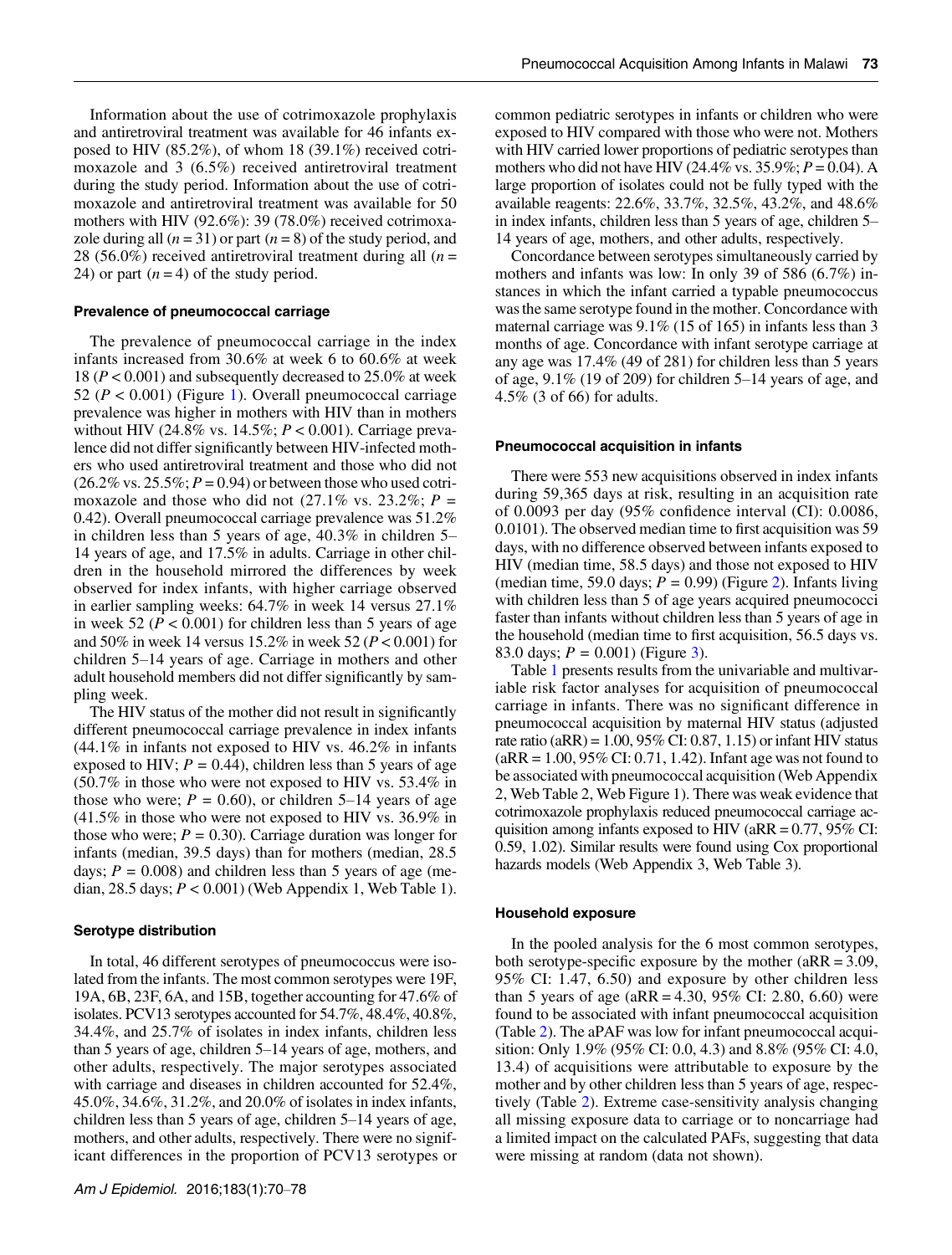<span id="page-4-0"></span>Table 1. Crude and Adjusted Rate Ratios for Infant Pneumococcal Carriage Acquisition According to Maternal HIV Status and Other Associated Risk Factors, Karonga District, Malawi, 2009–2011

| <b>Risk Factor</b>              | No. of Samples | <b>New</b><br><b>Acquisitions</b> |      | <b>RR</b> | 95% CI     | aRR  | 95% CI          |
|---------------------------------|----------------|-----------------------------------|------|-----------|------------|------|-----------------|
|                                 |                | No.                               | %    |           |            |      |                 |
| Age, weeks                      |                |                                   |      |           |            |      |                 |
| 6                               | 183            | 56                                | 30.6 |           |            |      |                 |
| 10                              | 171            | 65                                | 38.0 | 1.24      | 0.93, 1.66 | 1.24 | 0.93, 1.64      |
| 14                              | 168            | 55                                | 32.7 | 1.07      | 0.79, 1.46 | 1.07 | 0.79, 1.44      |
| 18                              | 165            | 64                                | 38.8 | 1.27      | 0.95, 1.69 | 1.26 | 0.95, 1.68      |
| 22                              | 152            | 47                                | 30.9 | 1.01      | 0.73, 1.40 | 0.99 | 0.72, 1.37      |
| 26                              | 157            | 58                                | 36.9 | 1.21      | 0.90, 1.63 | 1.24 | 0.92, 1.66      |
| 30                              | 152            | 49                                | 32.2 | 1.05      | 0.77, 1.45 | 1.17 | 0.86, 1.59      |
| 34                              | 145            | 33                                | 22.8 | 0.74      | 0.51, 1.08 | 0.82 | 0.57, 1.18      |
| 40                              | 144            | 64                                | 44.4 | 1.45      | 1.09, 1.93 | 1.58 | 1.18, 2.11      |
| 46                              | 144            | 38                                | 26.4 | 0.86      | 0.61, 1.22 | 1.05 | 0.74, 1.50      |
| 52                              | 140            | 24                                | 17.1 | 0.56      | 0.37, 0.86 | 0.74 | 0.48, 1.14      |
| Sex                             |                |                                   |      |           |            |      |                 |
| Female                          | 824            | 265                               | 32.2 |           |            |      |                 |
| Male                            | 897            | 288                               | 32.1 | 1.00      | 0.87, 1.15 | 0.99 | 0.87, 1.13      |
| Maternal HIV status             |                |                                   |      |           |            |      |                 |
| HIV-negative                    | 1,219          | 381                               | 31.3 |           |            |      |                 |
| HIV-positive                    | 502            | 172                               | 34.3 | 1.10      | 0.95, 1.27 | 1.00 | 0.87, 1.15      |
| Child's HIV status <sup>a</sup> |                |                                   |      |           |            |      |                 |
| HIV-negative                    | 363            | 127                               | 35.0 |           |            |      |                 |
| HIV-positive                    | 69             | 23                                | 33.3 | 0.95      | 0.66, 1.37 | 1.00 | 0.71, 1.42      |
| Cotrimoxazole use <sup>a</sup>  |                |                                   |      |           |            |      |                 |
| No                              | 311            | 112                               | 36.0 |           |            |      |                 |
| Yes                             | 152            | 46                                | 30.3 | 0.84      | 0.63, 1.12 | 0.77 | 0.59, 1.02      |
| Maternal age, years             |                |                                   |      |           |            |      |                 |
| < 28                            | 807            | 243                               | 30.1 |           |            |      |                 |
| $\geq$ 28                       | 914            | 310                               | 33.9 | 1.13      | 0.98, 1.29 | 1.05 | 0.92, 1.20      |
|                                 |                |                                   |      |           |            |      | Table continues |

Our results suggest that pneumococcal transmission occurs between infants, other children, and mothers in all directions (Table [2\)](#page-6-0). Only the association between pneumococcal acquisition in other children less than 5 years of age and exposure by the mother could not be established. For all groups, exposure by children less than 5 years of age resulted in the highest adjusted rate ratios and aPAFs, identifying them as main transmitters in the household.

## Seasonal and secular trends

A significant seasonal trend was observed, with the highest incidence occurring in August, corresponding to the cold season, and the lowest incidence in March, corresponding to the end of the rainy season ( $P < 0.001$ ) (Figure [4,](#page-7-0) [Web Appendix](http://aje.oxfordjournals.org/lookup/suppl/doi:10.1093/aje/kwv134/-/DC1) [2, Web Table 2\)](http://aje.oxfordjournals.org/lookup/suppl/doi:10.1093/aje/kwv134/-/DC1). Over the 2-year study period, pneumococcal incidence showed a downward trend ( $P < 0.001$ ) (Figure [5](#page-7-0), [Web Appendix 2, Web Table 2\)](http://aje.oxfordjournals.org/lookup/suppl/doi:10.1093/aje/kwv134/-/DC1). Acquisition of serotypes not included in PCV13 showed a greater drop over the study

period ( $P < 0.001$ ), and no drop in PCV13 serotypes was observed  $(P = 0.82)$  [\(Web Appendix 4, Web Figure 2](http://aje.oxfordjournals.org/lookup/suppl/doi:10.1093/aje/kwv134/-/DC1)). For serotype 19A, a rise was observed during the study period  $(P < 0.001)$  [\(Web Appendix 4](http://aje.oxfordjournals.org/lookup/suppl/doi:10.1093/aje/kwv134/-/DC1), [Web Figure 2](http://aje.oxfordjournals.org/lookup/suppl/doi:10.1093/aje/kwv134/-/DC1)).

### **DISCUSSION**

In this study, we observed similar rates of pneumococcal acquisition among HIV-exposed and HIV-unexposed infants in Malawi. Infant pneumococcal acquisition was associated more with carriage among children less than 5 years of age in the household than with maternal carriage, but exposure from both mothers and other children less than 5 years of age could be linked only to a limited proportion of acquisitions in the infants.

There is no evidence that pneumococcal acquisition in infants differs by maternal HIV status, even though pneumococcal prevalence was higher in mothers with HIV than in mothers who did not have HIV. Similar findings were reported from a South African study in which no difference in pneumococcal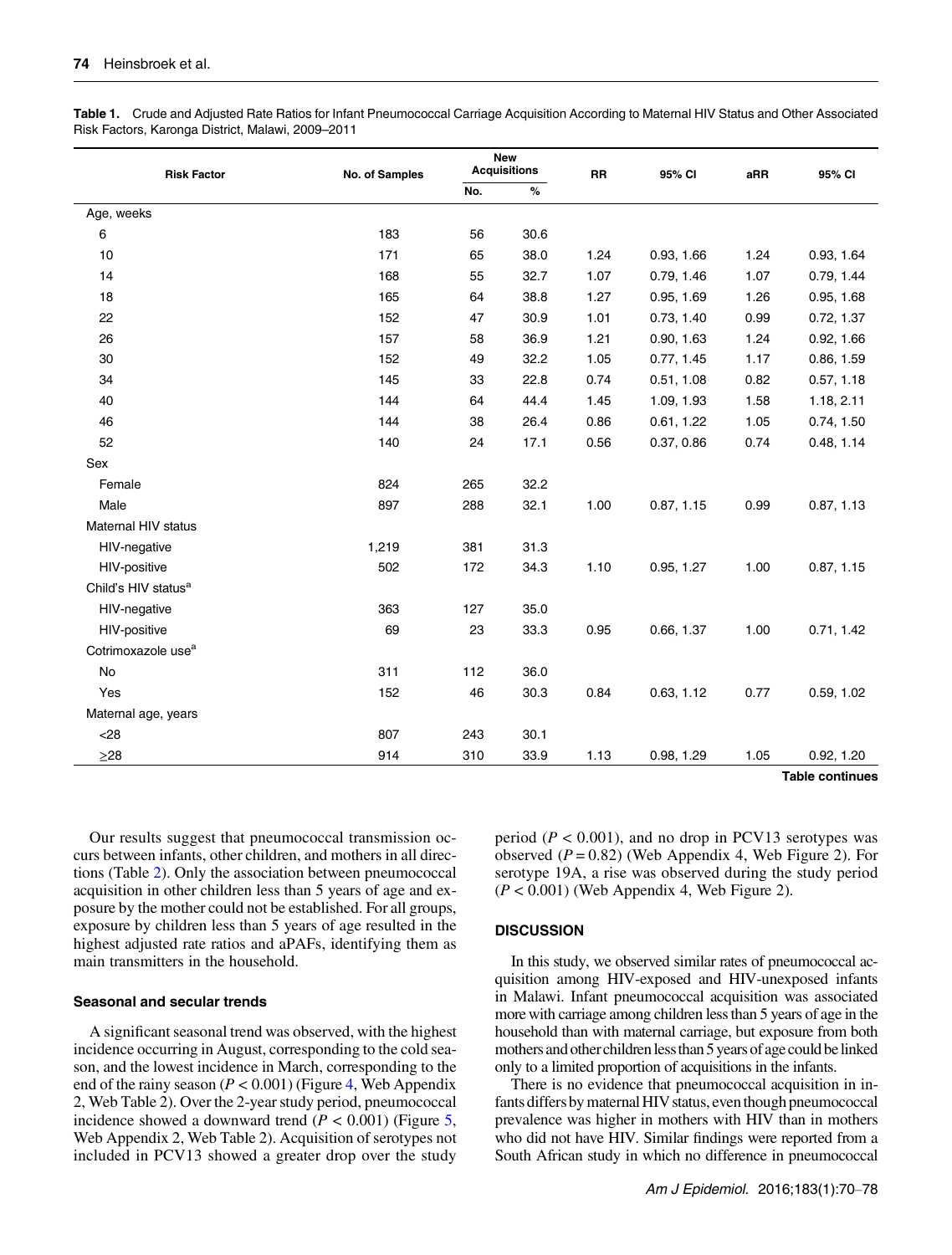## Table 1. Continued

| <b>Risk Factor</b>                                                  | No. of Samples | <b>New</b><br><b>Acquisitions</b> |      | <b>RR</b> | 95% CI     | aRR  | 95% CI     |
|---------------------------------------------------------------------|----------------|-----------------------------------|------|-----------|------------|------|------------|
|                                                                     |                | No.                               | %    |           |            |      |            |
| Feeding                                                             |                |                                   |      |           |            |      |            |
| <b>Exclusively breastfed</b>                                        | 740            | 255                               | 34.5 |           |            |      |            |
| Mixed feeding                                                       | 910            | 276                               | 30.3 | 0.88      | 0.77, 1.01 | 1.04 | 0.82, 1.30 |
| Weaned                                                              | 49             | 15                                | 30.6 | 0.89      | 0.58, 1.37 | 1.04 | 0.66, 1.65 |
| Seasonality                                                         |                |                                   |      |           |            |      |            |
| Rainy season (December-April)                                       | 720            | 170                               | 23.6 |           |            |      |            |
| Cold season (May-August)                                            | 574            | 228                               | 39.7 | 1.68      | 1.43, 1.99 | 1.59 | 1.35, 1.87 |
| Hot season (September-November)                                     | 427            | 155                               | 36.3 | 1.54      | 1.28, 1.84 | 1.37 | 1.13, 1.64 |
| Year                                                                |                |                                   |      |           |            |      |            |
| 2009                                                                | 631            | 257                               | 40.7 |           |            |      |            |
| 2010                                                                | 810            | 236                               | 29.1 | 0.72      | 0.62, 0.83 | 0.79 | 0.68, 0.91 |
| 2011                                                                | 280            | 60                                | 21.4 | 0.53      | 0.41, 0.67 | 0.62 | 0.48, 0.80 |
| Other household members less than<br>5 years of age                 |                |                                   |      |           |            |      |            |
| No                                                                  | 515            | 149                               | 28.9 |           |            |      |            |
| Yes                                                                 | 1,206          | 404                               | 33.5 | 1.16      | 0.99, 1.35 | 1.15 | 0.99, 1.33 |
| Exposure by mother <sup>b</sup>                                     |                |                                   |      |           |            |      |            |
| <b>No</b>                                                           | 1,119          | 340                               | 30.4 |           |            |      |            |
| Yes                                                                 | 410            | 155                               | 37.8 | 1.24      | 1.07, 1.45 | 1.14 | 0.98, 1.33 |
| Exposure by other children less than<br>5 years of age <sup>b</sup> |                |                                   |      |           |            |      |            |
| <b>No</b>                                                           | 762            | 227                               | 29.8 |           |            |      |            |
| Yes                                                                 | 467            | 172                               | 36.8 | 1.24      | 1.05, 1.45 | 1.07 | 0.90, 1.26 |

Abbreviations: aRR, adjusted rate ratio; CI, confidence interval; HIV, human immunodeficiency virus; RR, rate ratio.

a Including only HIV-exposed infants.

b Exposure to any serotype. Exposure was unknown for all week-6 samples.

acquisition was found between infants on the basis of HIV exposure ([8\)](#page-8-0). In the South African study, Nunes et al. reported an association between colonization of the mother and infant ([8](#page-8-0)), but that study was not designed to determine the direction of spread. In a mathematical modeling study of the same data, Shiri et al. ([18](#page-8-0)) concluded that children transmit pneumococci more frequently to their mothers than vice versa. Our results also suggest that transmission from infant to mother occurs frequently, indicating the importance of defining exposure by previous carriage rather than simultaneous carriage.

Although large associations were found for serotypespecific exposure by the mother or other children less than 5 years of age, the proportion of acquisitions that could be explained by these exposures was small: only 1.9% and 8.8%, respectively. It is likely that methodological limitations were responsible for the small PAFs, as discussed below, but the possibility of transmission from other household members or from outside the household cannot be dismissed. Similar results were found in a longitudinal study in the Gambia: The probability of an infant ever carrying a particular serotype was much greater if the mother had ever carried it (odds ratio = 9.1, 95% CI: 6.4, 13.6), but maternal carriage accounted for only 9.5% of infant carriage (95% CI: 7.4, 11.6) ([19](#page-8-0)).

PCV13 was introduced to the Malawi infant immunization schedule in November 2011. It is not yet known whether the effectiveness of PCV13 in this low-income and HIV-affected population will be similar to the success of the vaccine in high-income countries. Results from South Africa are promising, with similarly high vaccine effectiveness for 7-valent pneumococcal conjugate vaccine against vaccine-serotype invasive pneumococcal disease being found for both HIVnegative infants exposed to HIV and infants who have not been exposed to HIV ([20\)](#page-8-0). Moreover, in another study, HIVnegative infants in South Africa who had been exposed to HIV had higher antibody concentrations 3–6 weeks after vaccination with 7-valent pneumococcal conjugate vaccine, possi-bly due to less interference with maternal antibodies [\(21](#page-8-0)). Infants too young to be fully vaccinated (<14 weeks of age) will have to rely on the herd effect for protection. Our results suggest that infants acquire pneumococcal carriage more often from other children in the household who are less than 5 years of age than they do from their mothers, allowing for indirect vaccine protection if those children are vaccinated. Ongoing surveillance of pneumococcal carriage after the introduction of PCV13 is active in this population, with results expected in early 2016.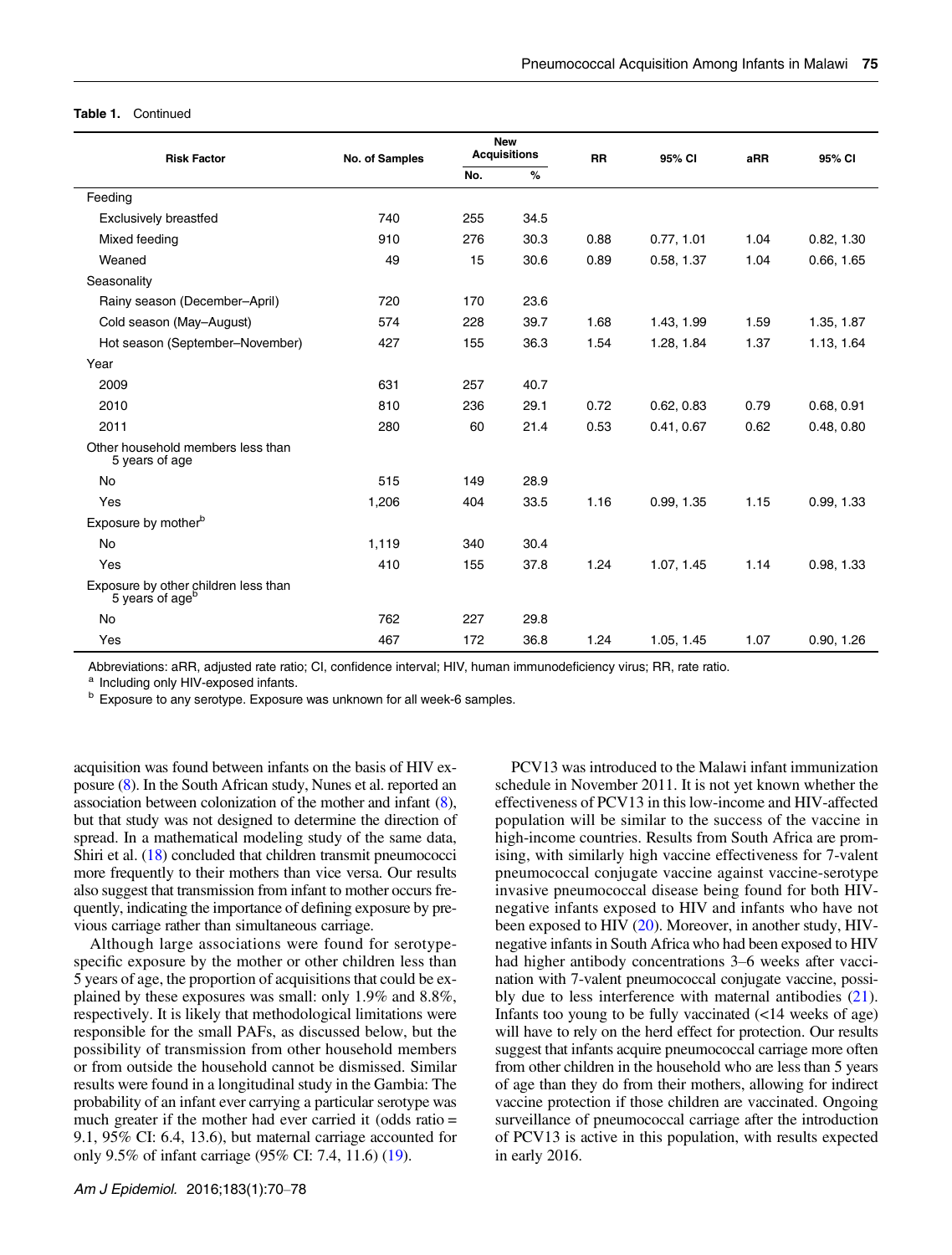| <b>Acquiring Category,</b><br><b>Exposing Category,</b><br>and Exposure <sup>a</sup> | No. With<br><b>Events</b> | No. Without<br><b>Events</b> | <b>Total</b><br>No.b | <b>RR</b> | $a$ RR <sup>c</sup> | 95% CI               | PAF,<br>% | aPAF <sup>b</sup> ,<br>% | 95% CI    |
|--------------------------------------------------------------------------------------|---------------------------|------------------------------|----------------------|-----------|---------------------|----------------------|-----------|--------------------------|-----------|
| Infant                                                                               |                           |                              |                      |           |                     |                      |           |                          |           |
| Mother                                                                               |                           |                              |                      |           |                     |                      |           |                          |           |
| Yes                                                                                  | 8                         | 69                           | 77                   |           |                     | 3.95 3.09 1.47, 6.50 | 2.6       | 1.9                      | 0.0, 4.3  |
| <b>No</b>                                                                            | 225                       | 8,335                        | 8,560                |           |                     |                      |           |                          |           |
| Infant                                                                               |                           |                              |                      |           |                     |                      |           |                          |           |
| Other child                                                                          |                           |                              |                      |           |                     |                      |           |                          |           |
| Yes                                                                                  | 22                        | 173                          | 195                  |           |                     | 4.70 4.30 2.80, 6.60 | 9.4       | 8.8                      | 4.0, 13.4 |
| <b>No</b>                                                                            | 162                       | 6,593                        | 6,755                |           |                     |                      |           |                          |           |
| Mother                                                                               |                           |                              |                      |           |                     |                      |           |                          |           |
| Infant                                                                               |                           |                              |                      |           |                     |                      |           |                          |           |
| Yes                                                                                  | 13                        | 474                          | 487                  |           |                     | 4.83 3.89 1.98, 7.65 | 15.2      | 12.9                     | 1.5, 23.1 |
| No                                                                                   | 55                        | 9,894                        | 9,949                |           |                     |                      |           |                          |           |
| Mother                                                                               |                           |                              |                      |           |                     |                      |           |                          |           |
| Other child                                                                          |                           |                              |                      |           |                     |                      |           |                          |           |
| Yes                                                                                  | 9                         | 236                          | 245                  |           |                     | 5.75 3.99 1.82, 8.76 | 13.5      | 9.0                      | 0.0, 17.6 |
| No                                                                                   | 46                        | 7,154                        | 7,300                |           |                     |                      |           |                          |           |
| Other child                                                                          |                           |                              |                      |           |                     |                      |           |                          |           |
| Infant                                                                               |                           |                              |                      |           |                     |                      |           |                          |           |
| Yes                                                                                  | 15                        | 228                          | 243                  |           |                     | 2.22 1.86 1.06, 3.29 | 6.1       | 5.1                      | 0.0, 11.2 |
| <b>No</b>                                                                            | 121                       | 4,227                        | 4,348                |           |                     |                      |           |                          |           |
| Other child                                                                          |                           |                              |                      |           |                     |                      |           |                          |           |
| Mother                                                                               |                           |                              |                      |           |                     |                      |           |                          |           |
| Yes                                                                                  | 1                         | 52                           | 53                   |           |                     | 0.65 0.33 0.04, 2.45 | 0.0       | 0.0                      | 0.0, 0.4  |
| No                                                                                   | 113                       | 3,777                        | 3,890                |           |                     |                      |           |                          |           |
| Other child                                                                          |                           |                              |                      |           |                     |                      |           |                          |           |
| Other child                                                                          |                           |                              |                      |           |                     |                      |           |                          |           |
| Yes                                                                                  | $\overline{7}$            | 57                           | 64                   |           | 3.99 3.17           | 1.50, 6.70           | 4.6       | 3.7                      | 0.0, 7.9  |
| No                                                                                   | 108                       | 3,835                        | 3,943                |           |                     |                      |           |                          |           |

<span id="page-6-0"></span>Table 2. Serotype-Specific Acquistion of Pneumococcous Carriage Among Infants, Mothers, and Other Children Less Than 5 Years of Age by Exposure to the Index Infant, Mother, and Other Children Less Than 5 Years of Age, Karonga District, Malawi, 2009–2011

Abbreviations: aPAF, adjusted population attributable fraction; aRR, adjusted rate ratio; CI, confidence interval; PAF, population attributable fraction; RR, rate ratio.

<sup>a</sup> Exposure was defined as carriage by another household member at any of the previous 2 sampling times. Analysis was limited to those samples for which exposure data for at least 1 of the 2 previous sampling times were available.

 $^{\rm b}$  The 6 most common serotypes (19F, 19A, 6B, 23F, 6A, and 15B) were assessed for acquisition and exposure at each sampling time, and the results were pooled to obtain a summary estimate.

<sup>c</sup> Results were adjusted for exposure by the index child, exposure by children less than 5 years of age, exposure by the mother, seasonality stratified by year, and within-person clustering (mother only). Using a generalized linear mixed model, there was negligible individual-level variance for index infants ( $\sigma^2$  < 0.01) and other children less than 5 years of age ( $\sigma^2$  < 0.01); therefore, results from a (nonmixed) generalized linear model were reported. Using a generalized linear mixed model, the individual-level variance for mothers was 0.51.

Pneumococcal carriage prevalence was lower in older infants than in younger infants. Although this seemed to be related to infant aging, further analysis suggested that this was not the case. Similar trends in carriage prevalence were observed in older children in the household, for whom the aging hypothesis is less likely. In the multivariable analysis including infant aging, seasonal trends, and secular trends as covariates, infant aging was found not to be significantly associated with acquisition of pneumococcal carriage; however, a significant association was found for secular trends. This suggests that the drop in carriage at later sampling points was a result of a background drop in pneumococcal carriage.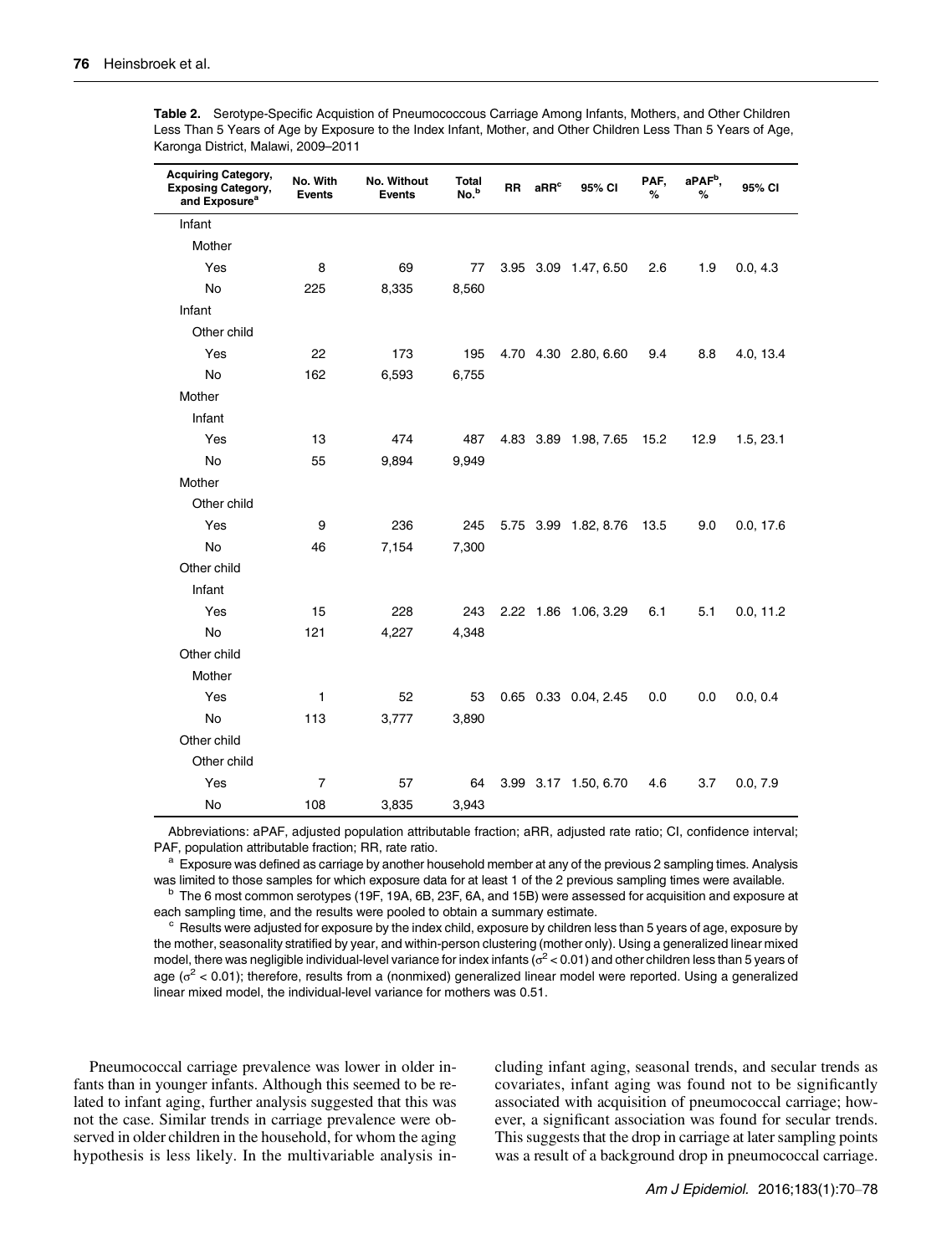<span id="page-7-0"></span>

**Figure 4.** Fitted parametric seasonal trend in the incidence of pneumococcal carriage among infants in Karonga District, Malawi, 2009– 2011. Gray areas, 95% confidence intervals.

There is no obvious explanation for the overall drop in pneumococcal acquisition over the study period. PCV13 was not introduced in Malawi until November 2011. The observed change in carriage incidence is contemporaneous with lower rates of invasive disease in Malawi ([22\)](#page-8-0). Other possible explanations are long-term ecological trends in pneumococcal disease reflecting improved food security and nutrition in this population.

There were several limitations to our study design. First, the sampling interval of 4–6 weeks might not have been short enough to detect all carriage episodes, especially in mothers, who clear pneumococcal carriage faster than children [\(23](#page-8-0), [24](#page-8-0)). Second, coverage of household members was incomplete, particularly among older children and adults other than the mother, who were often absent during study visits or refused to participate. This precluded analyses on the role of older children and adults in household transmission. Third, our laboratory procedures did not allow for detection of simultaneous colonization with multiple serotypes. A subanalysis of



Figure 5. Nonparametric spline fitted to the secular trend in pneumococcal carriage incidence in infants, Karonga District, Malawi, 2009– 2011. Gray areas, 95% confidence intervals.

64 samples from 16 infants detected multiple serotypes in 51% of the samples (unpublished results). The low estimated PAFs for exposure by mothers and children less than 5 years of age might have been a result of this suboptimal detection of carriage. Another limitation of our laboratory procedures is that a large proportion of isolates could not be typed with available reagents, resulting in fewer serotype results available for study of transmission within the household.

In conclusion, we did not find evidence that maternal HIV status affects pneumococcal acquisition among infants in this African population. Infant pneumococcal acquisition is associated with carriage in other children and mothers, but this could explain only a limited proportion of acquisitions. Our findings suggest that maternal HIV infection and infant exposure will not affect the impact of the introduction of PCV13 in this population, although the extent to which  $PCV13$  effectiveness will match the success of this vaccine in high-income settings remains to be established. We could not determine from our study whether most infant pneumococcal carriage is acquired within the household or in the community. Further study of pneumococcal transmission in all age groups is merited in order to add to our understanding of both vaccine protection and the evolution of nonvaccine-serotype replacement disease in the era of conjugate vaccine use.

#### ACKNOWLEDGMENTS

Author affiliations: Department of Clinical Infection, Microbiology and Immunology, Institute of Infection and Global Health, University of Liverpool, Liverpool, United Kingdom (Ellen Heinsbroek, Neil French); Karonga Prevention Study, Chilumba, Malawi (Terence Tafatatha, Christina Chisambo, Amos Phiri, Oddie Mwiba, Bagrey Ngwira, Amelia C. Crampin); Department of Infectious Disease Epidemiology, London School of Hygiene and Tropical Medicine, London, United Kingdom (Amelia C. Crampin); The Malawi Polytechnic, University of Malawi, Blantyre, Malawi (Bagrey Ngwira); Combining Health Information, Computation and Statistics (CHICAS), Lancaster Medical School, Lancaster University, Lancaster, United Kingdom (Jonathan M. Read); and Department of Epidemiology and Population Health, Institute of Infection and Global Health, University of Liverpool, Liverpool, United Kingdom (Jonathan M. Read).

This study was funded by the Wellcome Trust (grants 079827 and 079828).

We thank Prof. Peter Diggle and Dr. Elisabeth Waldmann for providing statistical advice and Dr. Naomi Boxall for her comments on the manuscript.

Results from this study were presented at Epidemics4, November 19–22, 2013, Amsterdam, the Netherlands; the 8th International Symposium on Pneumococci and Pneumococcal Diseases, March 11–15, 2012, Iguaçu Falls, Brazil (abstract ISPPD-144); and the 9th International Symposium on Pneumococci and Pneumococcal Diseases, March 9–13, 2014, Hyderabad, India (abstract ISPPD-0306).

N.F. has received grant income from Novartis (Basel, Switzerland) and GlaxoSmithKline (Brentford, United Kingdom). His institution has received payment on his behalf for